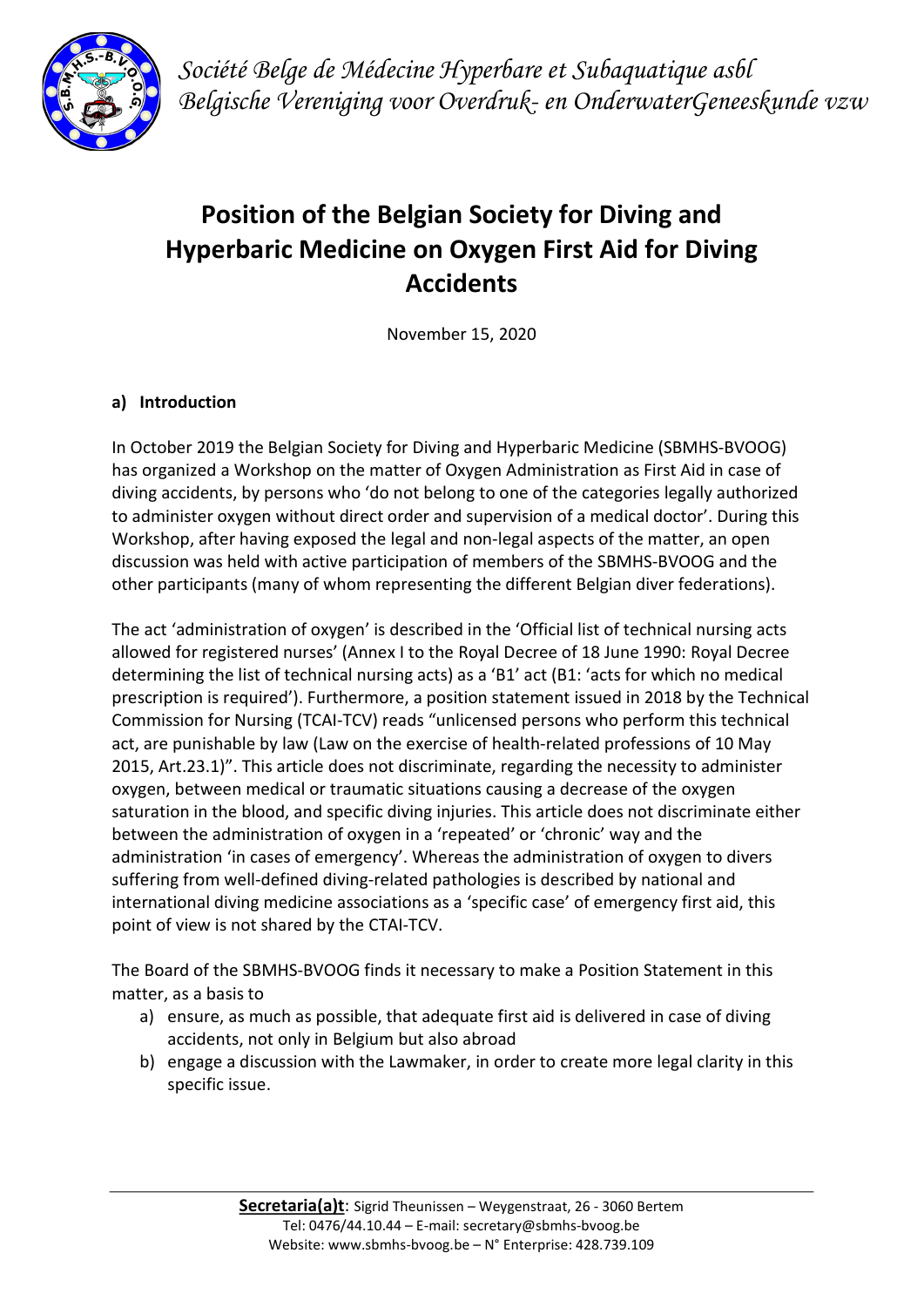#### b) Workshop presentations

The workshop was organized in the Auditorium of the Military Hospital in Neder-over-Heembeek, Brussels, as a regular scientific meeting of the SBMHS-BVOOG, on October 12<sup>th</sup>, 2019. All presentations are freely downloadable in PDF format from the SBMHS-BVOOG website (www.sbmhs-bvoog.be).

#### c) Considerations

'Oxygen administration as first aid for diving accidents' is a very specific form of medical first aid, which is not comparable to oxygen administration for other diseases and accidents. When considering this unique situation for diving pathologies, the following factors must be taken into account:

- 1. Divers, who participate in underwater activities in Belgium or in the context of one of the Belgian diver federations, or those who hold an internationally recognized diving certification (CMAS, PADI, SSI, IANTD, or other), have in the vast majority knowledge of the basic physical condition and medical fit-to-dive criteria to safely undertake this activity. They have subjected to a yearly basic medical fitness examination, and/or are informed by international organizations such as the Divers Alert Network (DAN Europe) as to the importance of a good physical and mental health and to the possible medical risks incurred while diving.
- 2. Many divers have received additional training in first aid for diving accidents, including the skills to administer oxygen in a safe way, either by following a (compulsory) training module while pursuing higher certification, or by taking part in optional courses 'diver-first-aid' or 'DAN Europe Oxygen Provider' or 'DAN Europe First Aid Provider' courses.
- 3. Diving physiology is complex, and concerns factors such as
	- a. Immersion
	- b. Respiratory changes
	- c. Exercise physiology
	- d. Saturation and desaturation of 'inert' (non-metabolic) gases

These factors are responsible for the fact that despite an optimal medical and physical condition and preparation, and the scrutinous following of accepted procedures regarding decompression from depth, a certain risk remains for the sudden occurrence of diving-related pathology, requiring urgent medical first aid. These pathologies are thus happening to people that  $-$  in the vast majority of cases  $$ do not have primary cardiac or cerebral disease. The basis for emergency first aid for all of these diving related conditions is immediate administration of 100% oxygen (see below).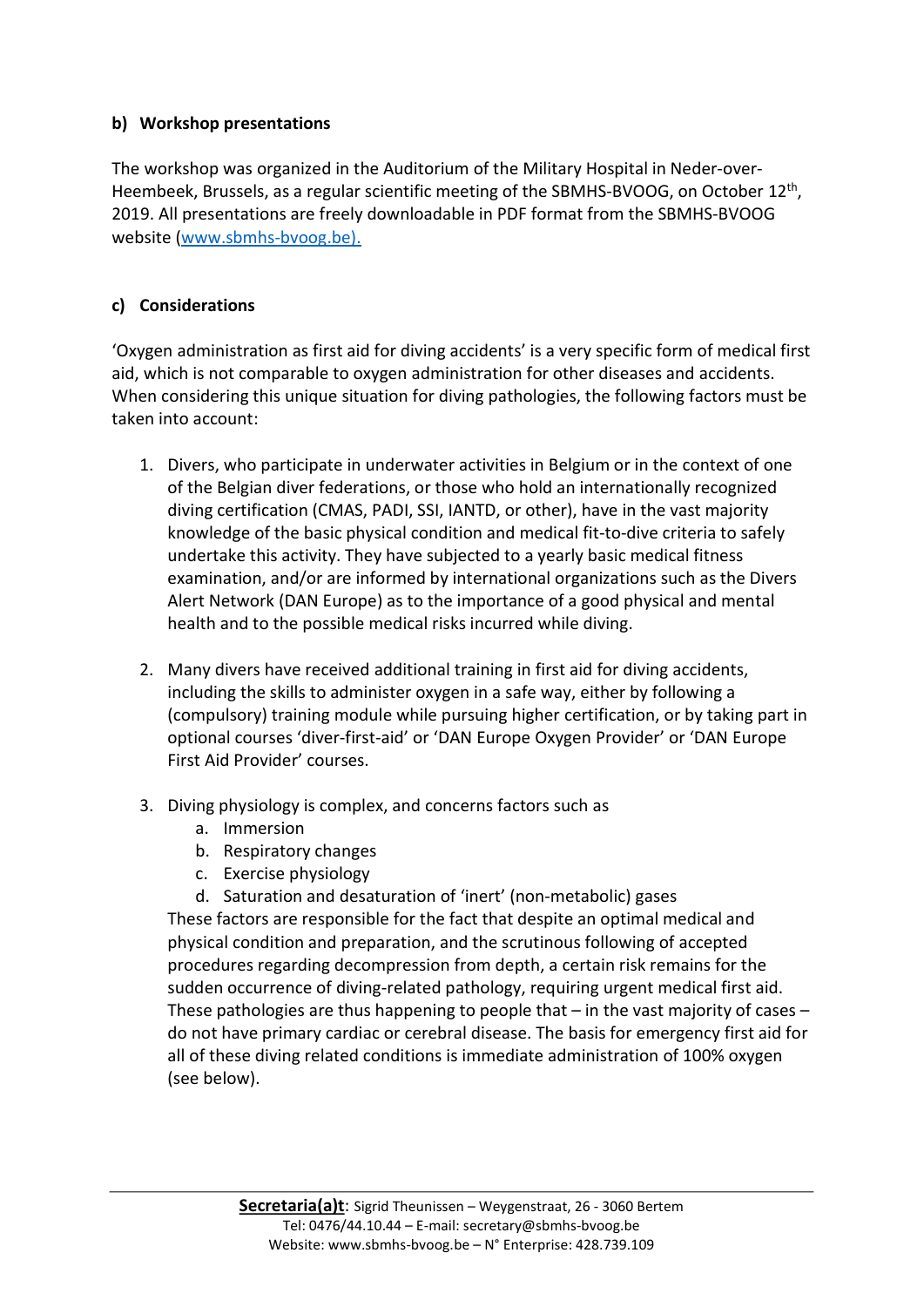- 4. The procedures that have been adopted in Belgium for Emergency Medical Services consist of a chain of 'actors', regulated by '112 Central Dispatch' operators:
	- a. Immediate first aid provided by '112 Ambulances' which are manned by certified ambulance personnel; these have at their disposal a ''book of protocols' indicating specific paramedical actions to be taken in case of certain pathologies or symptoms ('Procedures and Standing Orders').
	- b. The optional availability of a 'Rapid Medical Interventions' vehicle (MUG Medische Urgentie Groep; SMUR – Service Mobile d'Urgence Medicale) with a medical doctor and registered nurse that are specialized in emergency medicine. These have complete autonomy for therapeutic decisions.
	- c. Possible deployment of a 'Prehospital Intervention Team' (PIT) with a certified paramedic and nurse (holding a Specific Certification for Emergency Nurse), in those areas of the country where it is difficult to provide a MUG/SMUR team with sufficiently short delays.

In most cases, for a diving-related accident, the Book of Protocols of the 112 Regulation would mandate the immediate dispatch of a 112 Ambulance and also a MUG/SMUR or PIT Team. The mean maximum travel time of such an ambulance in Belgium is fixed at 15 minutes for 95% of calls. Many places where Belgian divers are practicing their sport however are in 'blind spots' where these 'maximum travel times' are impossible to attain: Namur/Philippeville, Tournai, Jodoigne, Aywalle; or also, the North Sea or the Eastern Scheldt areas.

- 5. Without any exception, international recommendations for first aid in case of divingrelated accidents mention the importance of immediate administration of 100% oxygen. The rational for this recommendation is based on animal experimentation and years of experience in military and professional diving. The importance of a maximal FiO<sub>2</sub> (as close as possible to  $100\%$  of oxygen) bears a direct relation with the specific pathophysiology of diving accidents:
	- a. Decompression sickness: during ascent from a dive, nitrogen (inert gas) bubbles may form in the bodily tissues and blood, which act as gas emboli to obstruct small (capillary, venous or arterial) blood vessels. This causes local ischemia which may rapidly become irreversible. The only way to rapidly dissolve these gas-emboli is to reduce the nitrogen pressure in the inhaled air and alveoli to zero, and replace it with oxygen. That way,
		- i. the cells in the affected tissue will, despite the inevitable presence of oedema and extravasation of fluids, be provided with as much oxygen as possible (anti-ischemic effect)
		- ii. the inert gas pressure in the tissues will be reduced rapidly to minimal levels, allowing the inert gas from within the bubbles to re-diffuse into the tissues, decreasing the volume of the bubble and making it, eventually, disappear.

The longer this ischemia is allowed to persist, the more important inflammatory reactions and cell necrosis will become, reducing the therapeutic effect of a subsequent treatment with hyperbaric oxygen (in a pressure chamber). Optimal first aid with oxygen and rehydration thus play an important role in the chances of a good result from the definite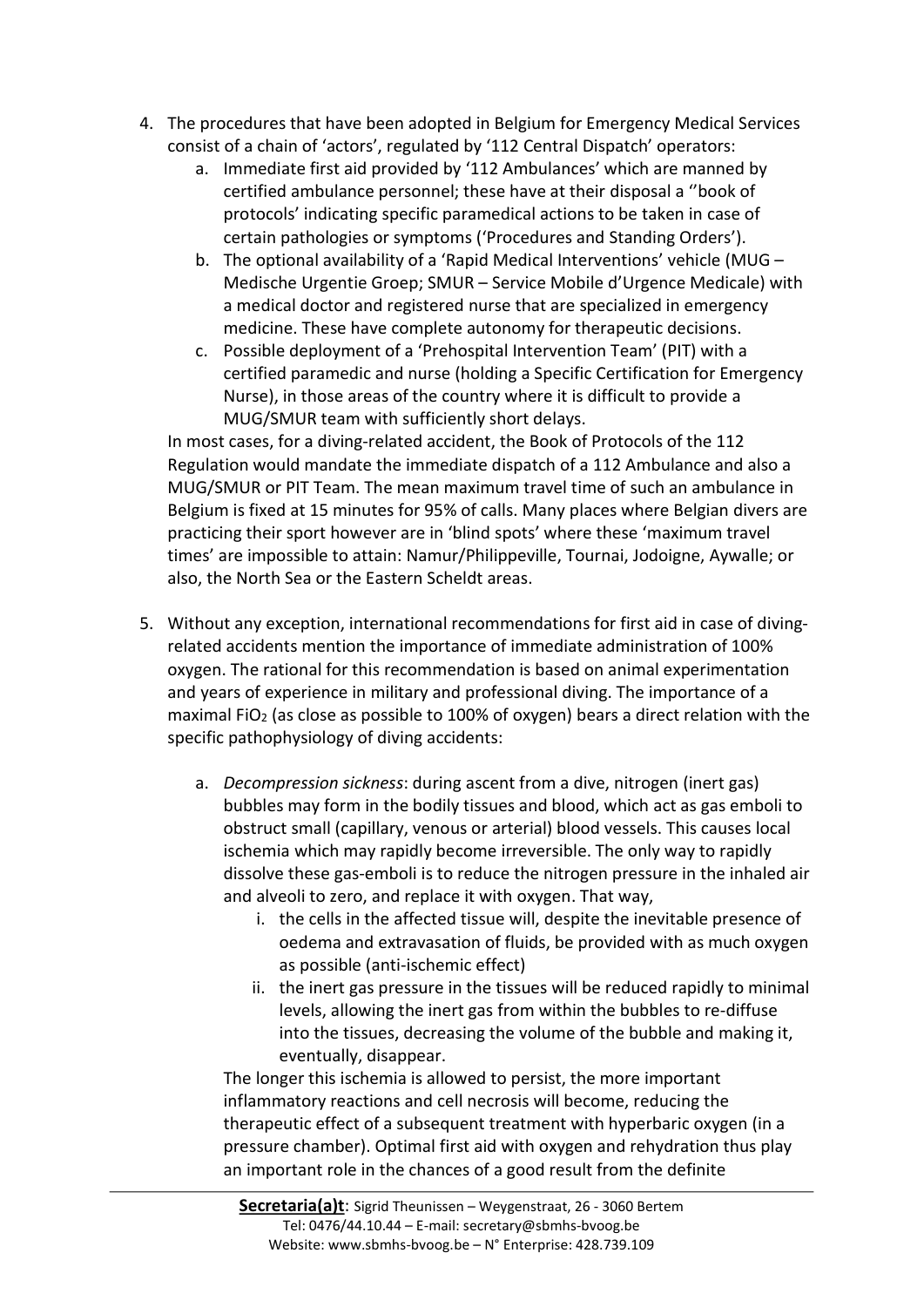treatment. The persistence of neurological, vestibular or orthopedic sequelae of diving accidents may cause lifelong disability and have a profound effect on the quality of the remaining life in these often young persons.

- b. Cerebral air embolism caused by pulmonary overpressure: here, actual air emboli are swept into the pulmonary veins and thus in the arterial circulation, to end up (predominantly) in the cerebral blood vessels. Here again, just like Basic Life Support, 100% oxygen is crucial as emergency first aid, and for the same reasons as above. It is most effective when administered within minutes (see also the recent Guidelines by the UK Intensive Care Society, Reference 3).
- c. Immersion Pulmonary Edema: this particular affliction is characterized by pulmonary edema, occurring while the diver is at depth and provoking the need for emergency ascent. However, the dyspnea and shortness of breath which started at depth (caused by arterial hypoxemia) actually increases during ascent because the partial pressure of oxygen in the alveoli decreases with decreasing environmental pressure. Due to this hypoxia, divers may lose consciousness before reaching the water surface (and most likely drown) or, they may develop cardiac ischemia at or near the surface. While waiting for positive pressure ventilation (CPAP), cardiac monitoring and possibly administration of diuretics, administration of as high as possible a concentration of oxygen will save lives. Vastly underreported, the exact cause of this pathology is multifactorial and in many cases difficult to ascertain.
- 6. The diagnosis of all these conditions is almost exclusively made on clinical grounds, based in the nature and time of occurrence of the symptoms, but also taking into account the preceding dive (depth, dive time, breathing gas, incidents during the dive) as well as clinical features and medical history of the diver. While diving in Belgium, all divers have the benefit of almost immediate (within minutes) consultation with an experienced diving medicine (specialist) physician, through the toll-free telephone number 0800-12382, who can pinpoint with near-certainty a diagnosis based on these data. This physician can also recommend logical and optimal first aid measures while awaiting Emergency Medical Services to arrive. Once the patient is take care of by EMS, this physician is available for telephone consulting and recommendations regarding the best medical care and the most appropriate evacuation strategy (e.g. emergency medical transport towards the closest hyperbaric facility). If, in concertation with the MUG/SMUR physician, it is concluded that it does NOT concern one of these specific diving pathologies, the medical care can be continued following the general recommendations (among others, restriction of the concentration of oxygen to be given).
- 7. Not administering oxygen upon (suspicion of) these clinical syndromes, as recommended by international expert panels in diving medicine, can be considered a medical fault and/or 'non assistance of a person in vital danger', thus subjecting one to possible criminal charges. Administering oxygen in a competent manner ('lege artis') by a diver first aid-provider, on the instructions of an experienced, certified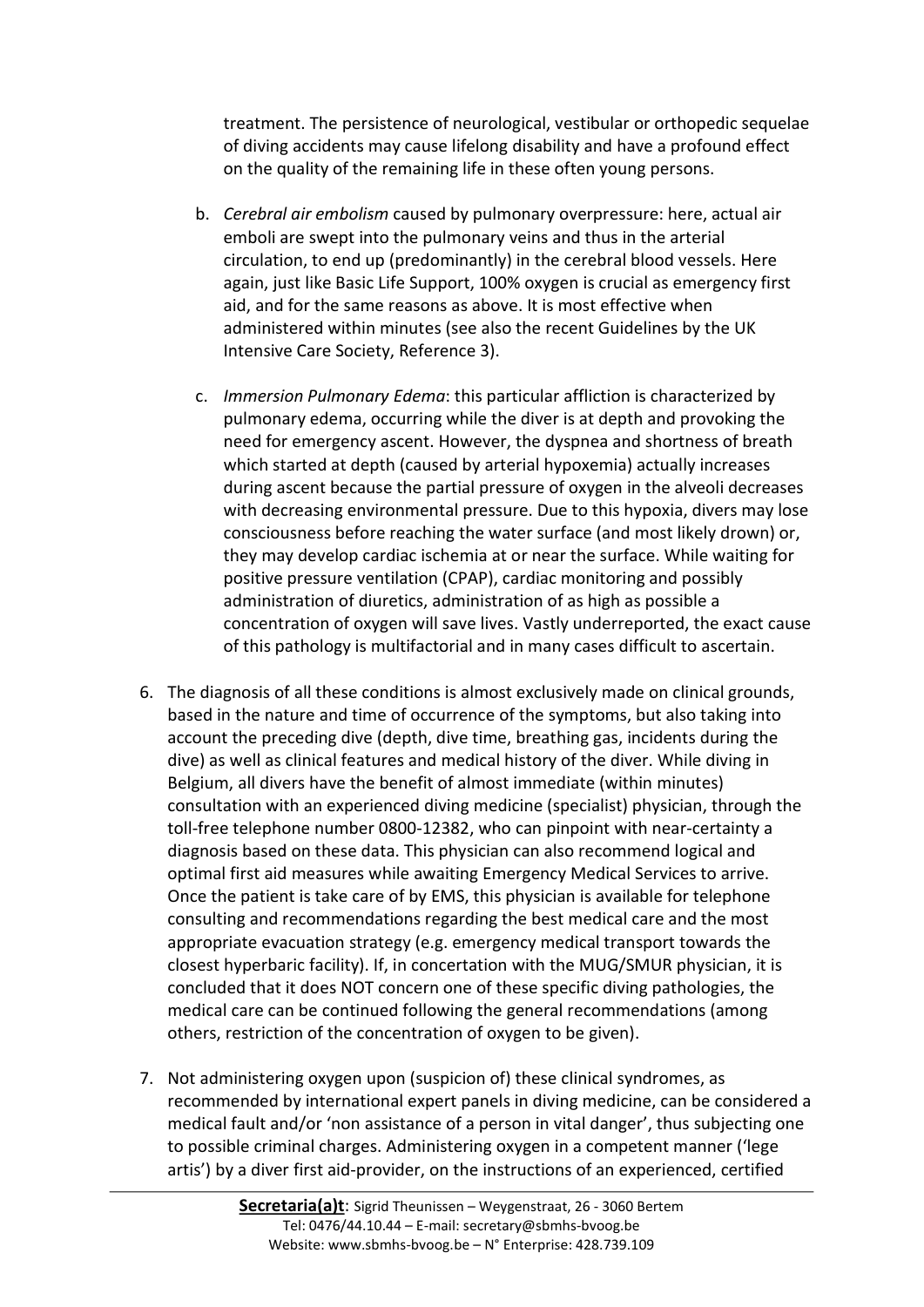diving medicine specialist (be it over the phone) would never lead to criminal charges being laid unless done so by the victim; even then, the 'culprit' would be covered by his/her diving insurance for the possible financial consequences of an (unlikely) conviction.

## d) Recommendations:

- 1. For diving accidents, administration of 100% oxygen by qualified and certified divers is essential to maximize the chances of complete cure with no or only minimal sequelae, even so if a hyperbaric oxygen treatment can be started within a short delay.
- 2. The possible negative effects of 100% oxygen, as indicated in the general recommendations for emergency first aid, do not weigh against the certain advantages in the case of diving pathology. Moreover, after arrival of the Emergency Medical Services, it can be decided in concertation with the diving medicine physician on the phone, to discontinue the administration of 100% oxygen. In case of non-necessity, the maximum duration of this 'too high dose' of oxygen would be at most one hour.
- 3. Divers should continue to receive a thorough education in recognizing emergency situations that need oxygen first aid, as well as in the correct and safe administration of 100% oxygen with the specific available first aid materials (type of mask, flow rate,…). It is recommended that diving medicine specialists or –organizations, because of the very specific nature of diving-related pathology, give these courses. This education should also encompass the supplementary measures and precautions in relation to the propagation of the SARS-CoV2 virus, in order to make certain that it does not impede the rapid administration of oxygen.
- 4. Divers must be encouraged to seek immediate telephone consultation with a diving medicine physician in all cases of diving-related pathology to receive precise instructions and formal (oral) authorization to administer oxygen (and other first aid measures). Information on how to reach this telephone 'hotline' is already communicated to all Belgian divers through the diving federations and DAN Europe.
- 5. The legal dispositions and texts dealing with oxygen administration as a first aid measure need to be adapted as soon as possible, to allow oxygen administration by trained divers to injured divers, according to the above-described modalities.

# e) References:

- 1. 2018. Advies van de Technische Commissie voor Verpleegkunde in verband met zuurstoftoediening door duikers. Available from: https://organesdeconcertation.sante.belgique.be/sites/default/files/documents/tcv questrep\_2015-2018.pdf accessed July 17 2020
- 2. Mitchell SJ, Bennett MH, Bryson P, Butler FK, Doolette DJ, Holm JR, Kot J, Lafère P. Pre-hospital management of decompression illness: expert review of key principles and controversies. Diving and Hyperbaric Medicine. 2018 March;48(1):45– 5.doi.10.28920/dhm 48.1.45-55.). Available from https://www.ncbi.nlm.nih.gov/pmc/articles/PMC6467826/, accessed July 16; 2020.